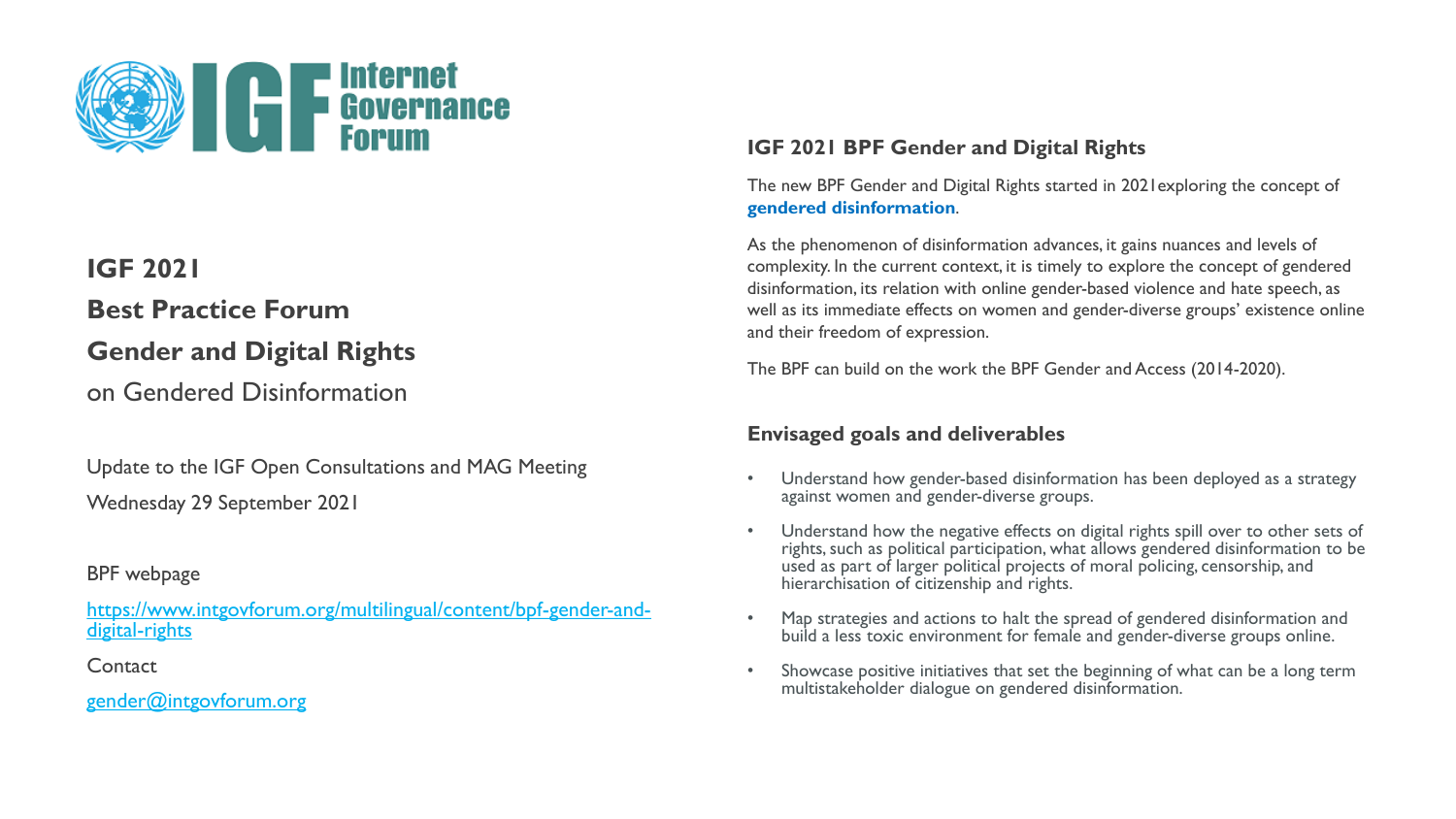# **Best Practice Forum**

## **Gender and Digital Rights**

on Gendered Disinformation

Update on the BPF activities

### **Learning sessions**

The BPF hosted a series of expert and stakeholder discussions to explore the topic of **gendered disinformation** and to identify what BPF output would be a useful contribution to the debate without duplicating work done elsewhere.

A comprehensive *Summary Report of the BPF learnings sessions on the concept of gendered disinformation* is published on the BPF webpage (direct link

*[https://www.intgovforum.org/multilingual/filedepot\\_download/5004/2636](https://www.intgovforum.org/multilingual/filedepot_download/5004/2636) )* 

#### **Overview of the BPF Learning sessions on gendered disinformation**

#### *Session 1*

Gendered disinformation, a concept under construction.

*Session 2*

Disinformation and Freedom of Expression.

Effects of gendered disinformation on the journalist community.

*Session 3*

Roundtable discussion. Updates and insights from BPF participants on gendered disinformation.

*Session 4*

Documenting gendered disinformation facing women leaders.

Intersectionality of disinformation.

*Session 5*

Gendered disinformation – Impacts and potential roadmaps to solutions.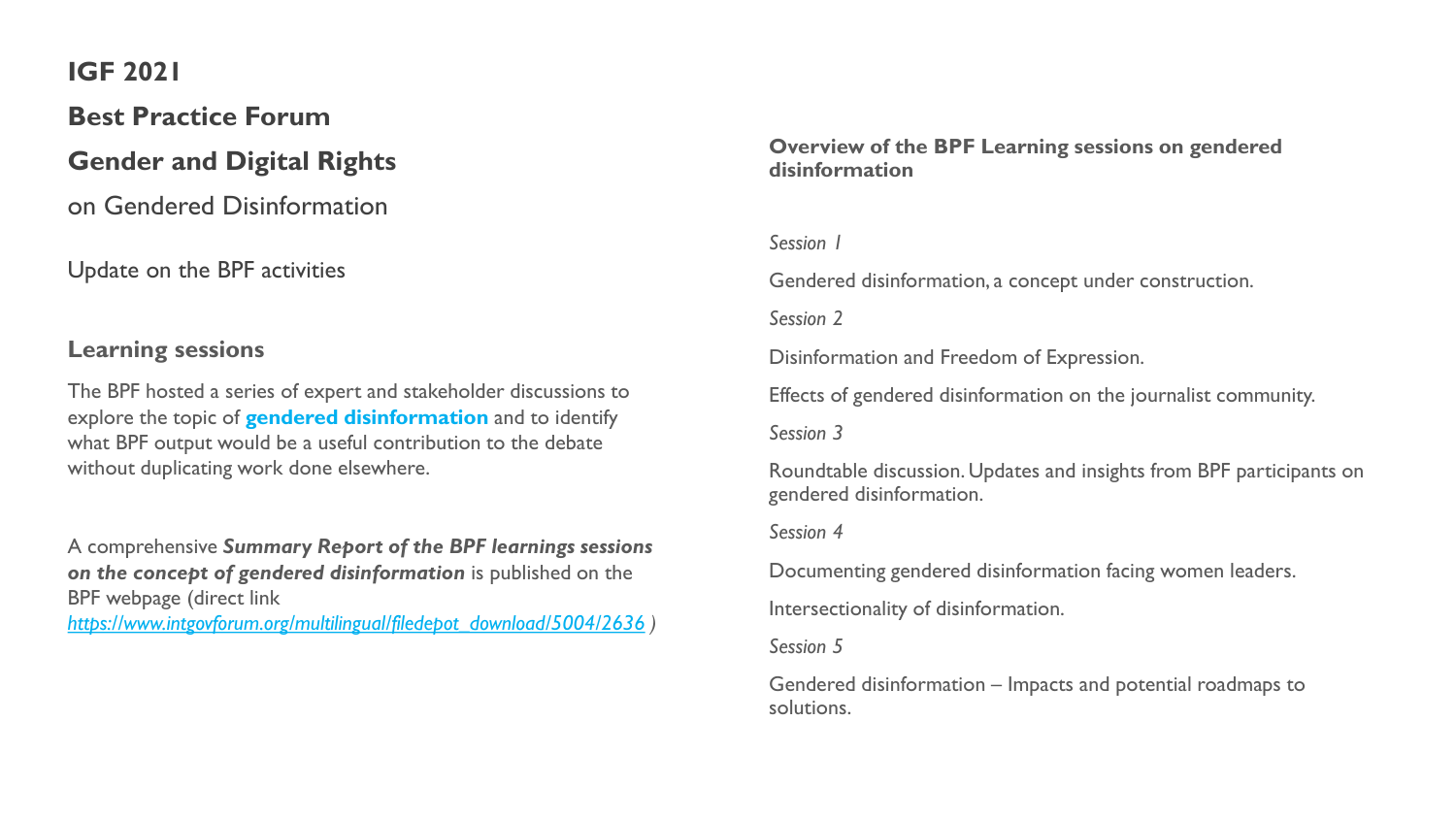# **Best Practice Forum**

# **Gender and Digital Rights**

on Gendered Disinformation

Ongoing activities and next steps

## **Building the BPF output report**

- collaborative effort!
- co-leads and contributors for the different sections welcome !
- Contact the BPF at [gender@intgovforum.org.](mailto:gender@intgovforum.org)

### **Draft Structure of the BPF output report**

*1. Introduction*

*2. the Concept or gendered disinformation*

- *3. Observed manifestations of gendered disinformation*
	- *a. Against women Human Rights defenders*
	- *b. Against politicians*
	- *c. Against journalists*
	- *d. Youth experiences*
	- *e. Everyday gendered disinformation*
- *4. Tried out responses and actions*
- *5. Emerging best practices*

*6. Recommendations, conclusion, and next steps (including stakeholder dialogue and role of the IGF)*